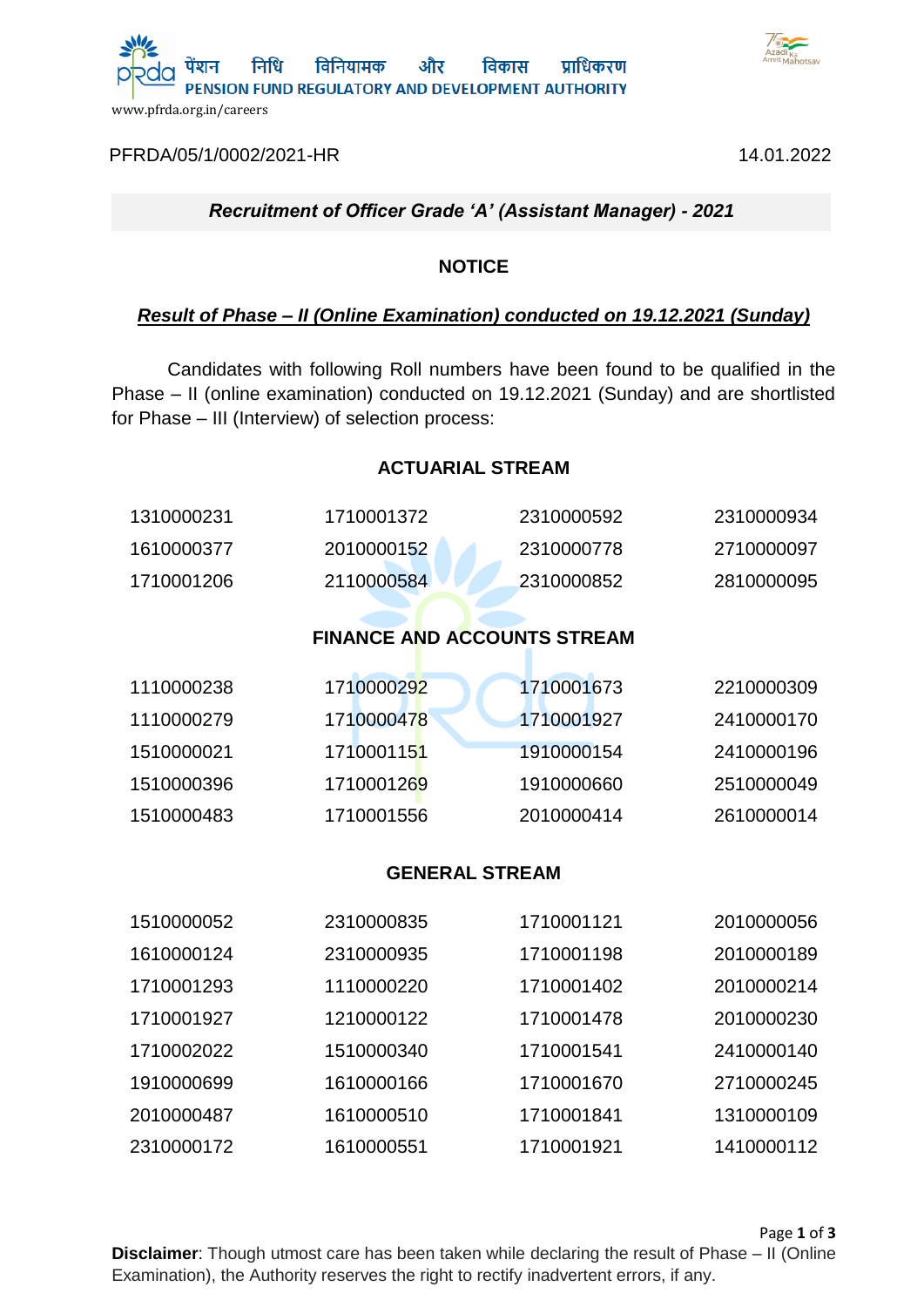

निधि

विनियामक और विकास प्राधिकरण PENSION FUND REGULATORY AND DEVELOPMENT AUTHORITY

www.pfrda.org.in/careers

| 1510000135 | 1710001151 | 1910000320 | 2410000446 |
|------------|------------|------------|------------|
| 1510000396 | 1710001556 | 2010000162 | 2510000152 |
| 1510000483 | 1710001907 | 2110000066 | 2710000013 |
| 1710000107 | 1710002008 | 2210000051 |            |
| 1710000292 | 1710002119 | 2310001023 |            |

### **INFORMATION TECHNOLOGY STREAM**

| 1110000075 | 1610000583 | 1710002122 | 2310000113 |
|------------|------------|------------|------------|
| 1210000026 | 1710000671 | 1710002160 | 2310000491 |
| 1210000325 | 1710001275 | 1910000185 | 2310000865 |
| 1310000232 | 1710001689 | 1910000644 | 2710000257 |
| 1610000424 | 1710002090 | 2210000044 | 2810000314 |
|            |            |            |            |

## **OFFICIAL LANGUAGE (RAJBHASHA) STREAM**

| 1610000347 | 1710001280 | 2310000868 |            |
|------------|------------|------------|------------|
| 1510000450 | 1710000481 | 2210000308 | 2710000067 |

# **RESEARCH (ECONOMICS) STREAM**

| 1510000327 | 1710000941 | 1710001456 | 2310000514 |
|------------|------------|------------|------------|
| 1710000269 | 1710001102 | 1710001949 |            |
| 1710000559 | 1710001252 | 1910000404 |            |

### **RESEARCH (STATISTICS) STREAM**

| 1910000404 | 1710000149 | 1510000206 | 2110000211 |
|------------|------------|------------|------------|
| 2110000365 | 2210000232 | 1710000676 |            |
| 1510000469 | 1710001383 | 2110000493 |            |

#### **Important Notes:**

1. The above stream-wise lists are purely provisional and PFRDA reserves the right to rectify any inadvertent errors at a later stage.

Page **2** of **3 Disclaimer**: Though utmost care has been taken while declaring the result of Phase – II (Online Examination), the Authority reserves the right to rectify inadvertent errors, if any.